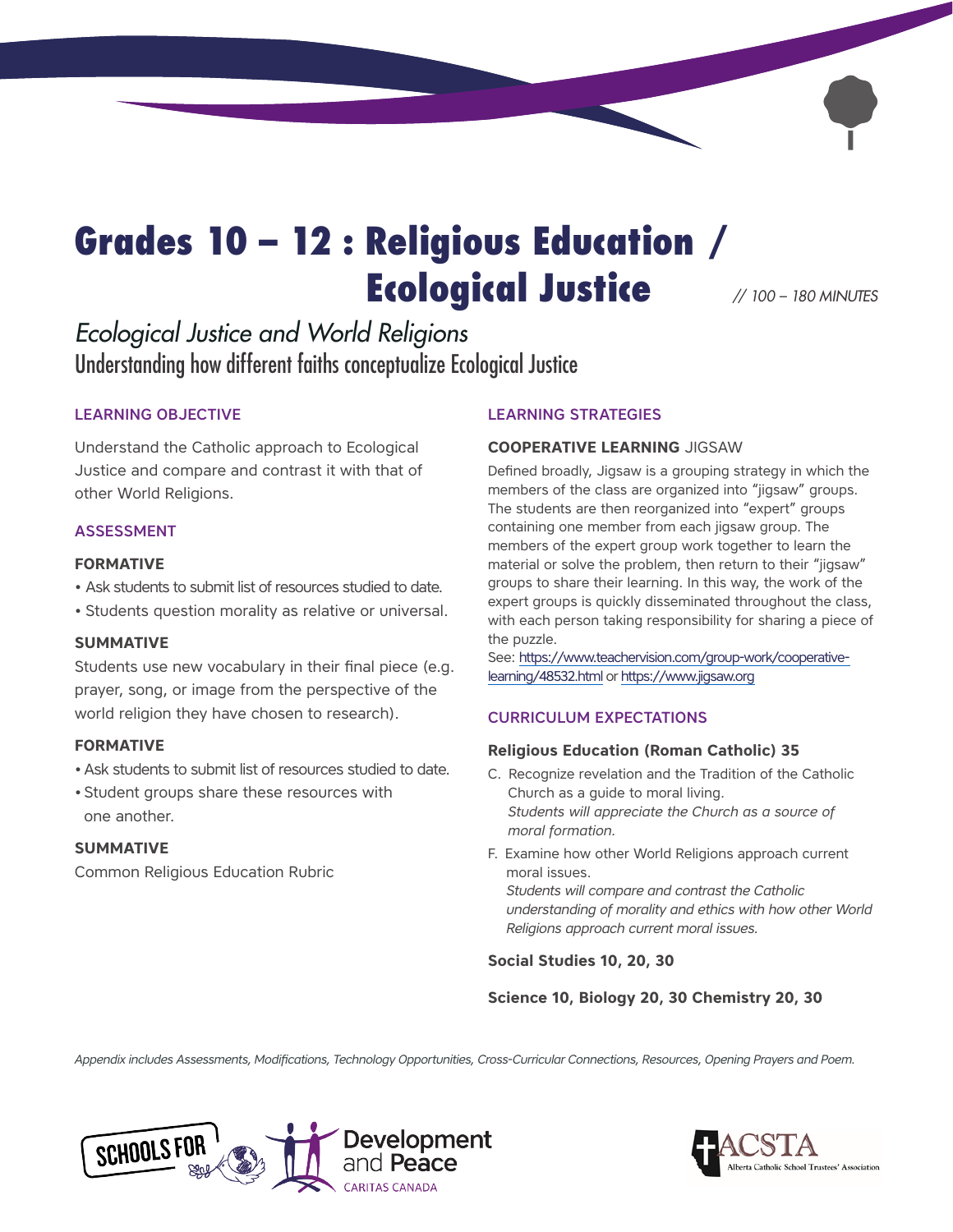#### CATHOLIC GRADUATE EXPECTATIONS

- **1.** A discerning believer in the Catholic faith community who:
	- **d.** Develops attitudes and values founded on Catholic social teaching and acts to promote social responsibility, human solidarity and the common good.
	- **j.** Respects the faith traditions, world religions and the life-journeys of all people of good will.
- **3.** A reflective, creative and holistic thinker who:
	- **f.** Examines, evaluates and applies knowledge of interdependent systems (physical, political, ethical, socio-economic and ecological) for the development of a just and compassionate society.
- **4.** A self-directed, responsible, lifelong learner who:
	- **a.** Demonstrates a confident and positive sense of self and respect for the dignity and welfare of others.
	- **d.** Responds to, manages and constructively influences change in a discerning manner.
- **5.** A collaborative contributor who:
	- **a.** Works effectively as an interdependent member of Christ's Body.
	- **e.** Respects the rights, responsibilities and contributions of self and others.
	- **f.** Exercises Christian leadership in the achievement of individual and group goals.
- **7.** A responsible citizen who:
	- **d.** Promotes the sacredness of life.
	- **e.** Witnesses Catholic social teaching by promoting equality, democracy, and solidarity for a just, peaceful and compassionate society.
	- **f.** Respects and affirms the diversity and interdependence of the world's peoples and cultures.
	- **h.** Exercises the rights and responsibilities of Canadian citizenship.
	- **j.** Contributes to the common good.

#### PRINCIPLES OF CATHOLIC SOCIAL TEACHING [www.devp.org/cst](http://www.devp.org/cst)

**Common Good:** We must all consider the good of others, and the good of the whole human family, in organizing our society – economically, politically, and legally. *Human Dignity* can only be realized and protected through our relationship with society-at-large. We must love our neighbour, locally and globally, and prioritize the good of the human family over commercial interests.

**Stewardship of Creation:** The Earth is sacred. Creation has its own intrinsic value. We have a responsibility to protect and to cherish the Earth's ecological diversity, beauty and life-sustaining properties. Together, we must hold it in trust for future generations.

**Preferential Option for the Poor:** The moral test of any society is based on how the most vulnerable are treated. God's love is universal, so this principle does not intend that we should focus on the poor to the exclusion of others, but rather that we are called to prioritize those who are in most need of our *Solidarity*.

**Subsidiarity & the Role of Government:** The state is an instrument to promote *Human Dignity*, protect human rights, and develop the *Common Good*. *Subsidiarity* holds that such functions of government should be performed at the lowest level possible, as long as they can be performed adequately. When they cannot, higher levels of government must intervene. This principle goes hand-in-hand with Participation, the principle that all peoples have a right to participate in the economic, political and cultural life of society, and in the decisions that affect their community.

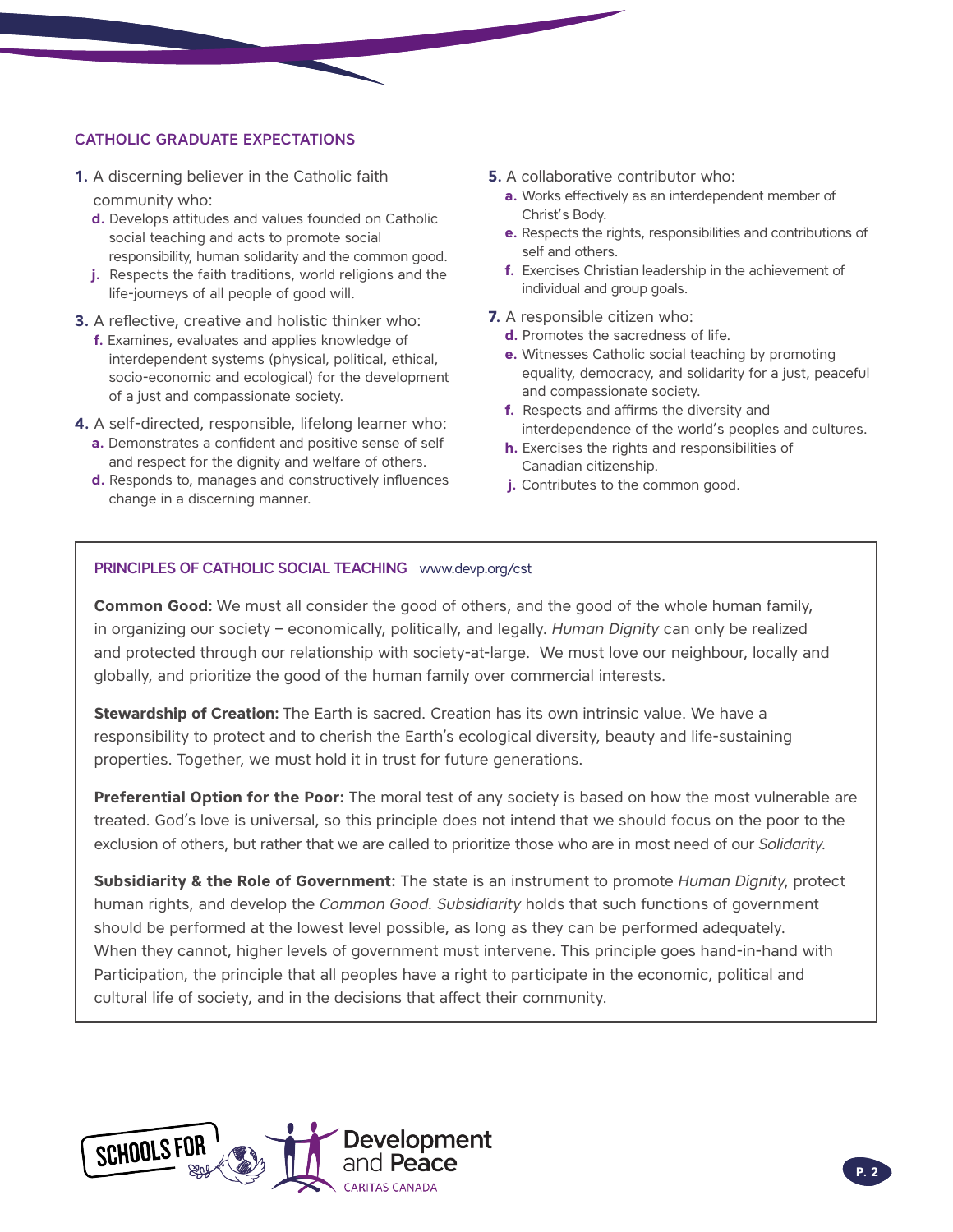*Preparation*

### Preparation // 10 – 20 MINUTES

#### READING

Read paragraphs 140 and 164 of *Laudato Si'*, an encylical on the environment from Pope Francis. *Laudato Si'* was published in June 2015.

(Read the full text at [https://www.devp.org/encyclical-text\)](https://www.devp.org/encyclical-text).

"Due to the number and variety of factors to be taken into account when determining the environmental impact of a concrete undertaking, it is essential to give researchers their due role, to facilitate their interaction, and to ensure broad academic freedom. Ongoing research should also give us a better understanding of how different creatures relate to one another in making up the larger units which today we term 'ecosystems'. We take these systems into account not only to determine how best to use them, but also because they have an intrinsic value independent of their usefulness. Each organism, as a creature of God, is good and admirable in itself; the same is true of the harmonious ensemble of organisms existing in a defined space and functioning as a system. Although we are often not aware of it, we depend on these larger systems for our own existence. We need only recall how ecosystems interact in dispersing carbon dioxide, purifying water, controlling illnesses and epidemics, forming soil, breaking down waste, and in many other ways which we overlook or simply do not know about. Once they become conscious of this, many people realize that we live and act on the basis of a reality which has previously been given to us, which precedes our existence and our abilities. So, when we speak of 'sustainable use', consideration must always be given to each ecosystem's regenerative ability in its different areas and aspects."

— Laudato Si', 140

"Beginning in the middle of the last century and overcoming many difficulties, there has been a growing conviction that our planet is a homeland and that humanity is one people living in a common home. An interdependent world not only makes us more conscious of the negative effects of certain lifestyles and models of production and consumption which affect us all; more importantly, it motivates us to ensure that solutions are proposed from a global perspective, and not simply to defend the interests of a few countries. Interdependence obliges us to think of one world with a common plan. Yet the same ingenuity which has brought about enormous technological progress has so far proved incapable of finding effective ways of dealing with grave environmental and social problems worldwide. A global consensus is essential for confronting the deeper problems, which cannot be resolved by unilateral actions on the part of individual countries. Such a consensus could lead, for example, to planning a sustainable and diversified agriculture, developing renewable and less polluting forms of energy, encouraging a more efficient use of energy, promoting a better management of marine and forest resources, and ensuring universal access to drinking water."

— Laudato Si', 164

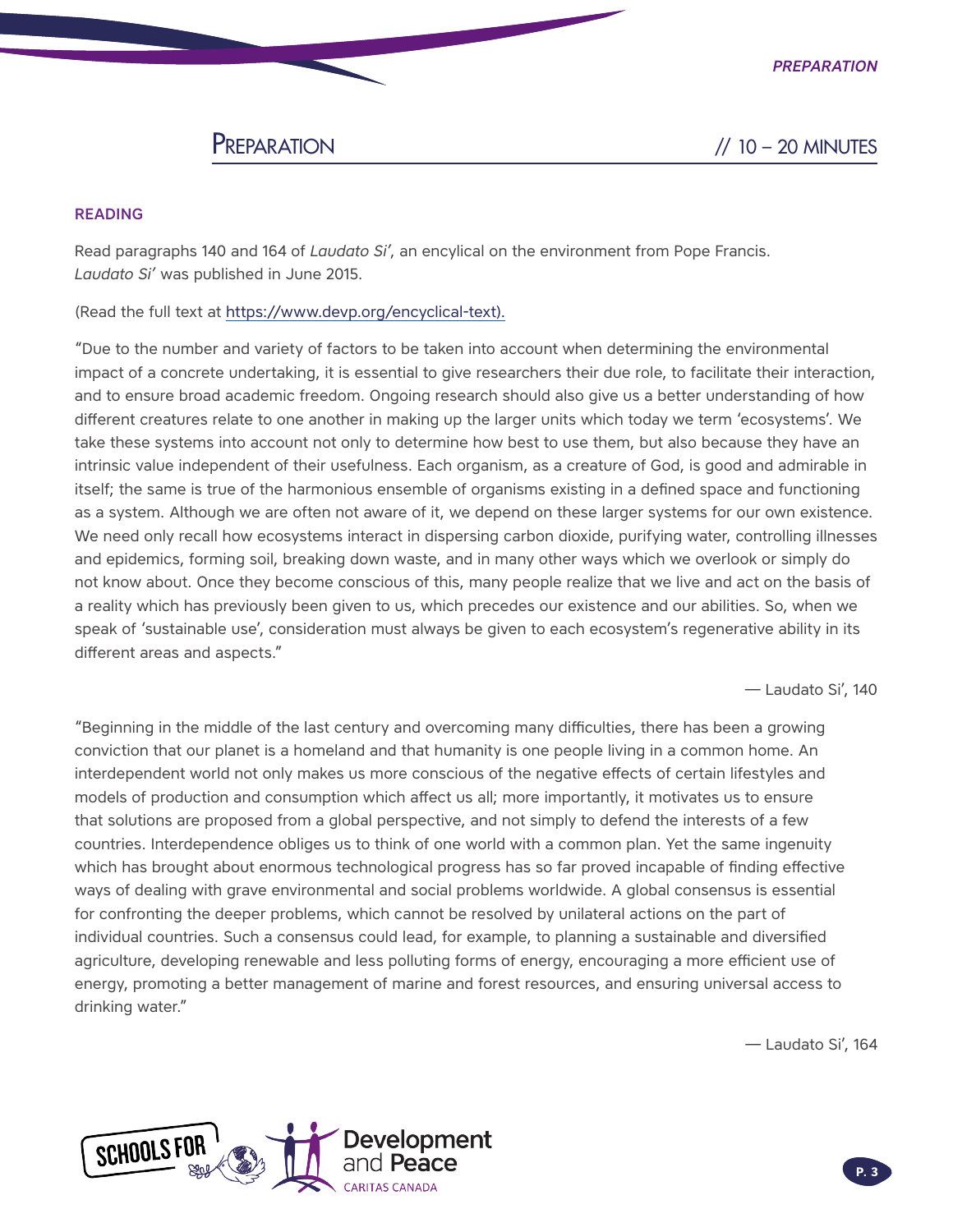#### **MATERIALS**

- Electronic devices with internet access
- Materials required for creating the end product *Examples: recycled and re-usable art supplies if creating an image*
- Common Religious Education rubric (see Appendix "Assessments" section)

#### PREPARATION

- Review resources listed in Appendix.
- Prepare chart in advance as follows:

|                                                                       | <b>CATHOLICISM</b> | <b>JUDAISM</b> | <b>ISLAM</b> | <b>BUDDHISM</b> | <b>HINDUISM</b> |
|-----------------------------------------------------------------------|--------------------|----------------|--------------|-----------------|-----------------|
| <b>ORIGIN OF CREATION</b>                                             |                    |                |              |                 |                 |
| <b>HUMANITY'S</b><br><b>RELATIONSHIP WITH</b><br><b>CREATION</b>      |                    |                |              |                 |                 |
| <b>GUIDING PRINCIPLES</b><br><b>ON ENVIRONMENTAL</b><br><b>ISSUES</b> |                    |                |              |                 |                 |
| <b>GROUP ACTIVE</b><br><b>ON ECOLOGICAL</b><br><b>CAMPAIGNS</b>       |                    |                |              |                 |                 |

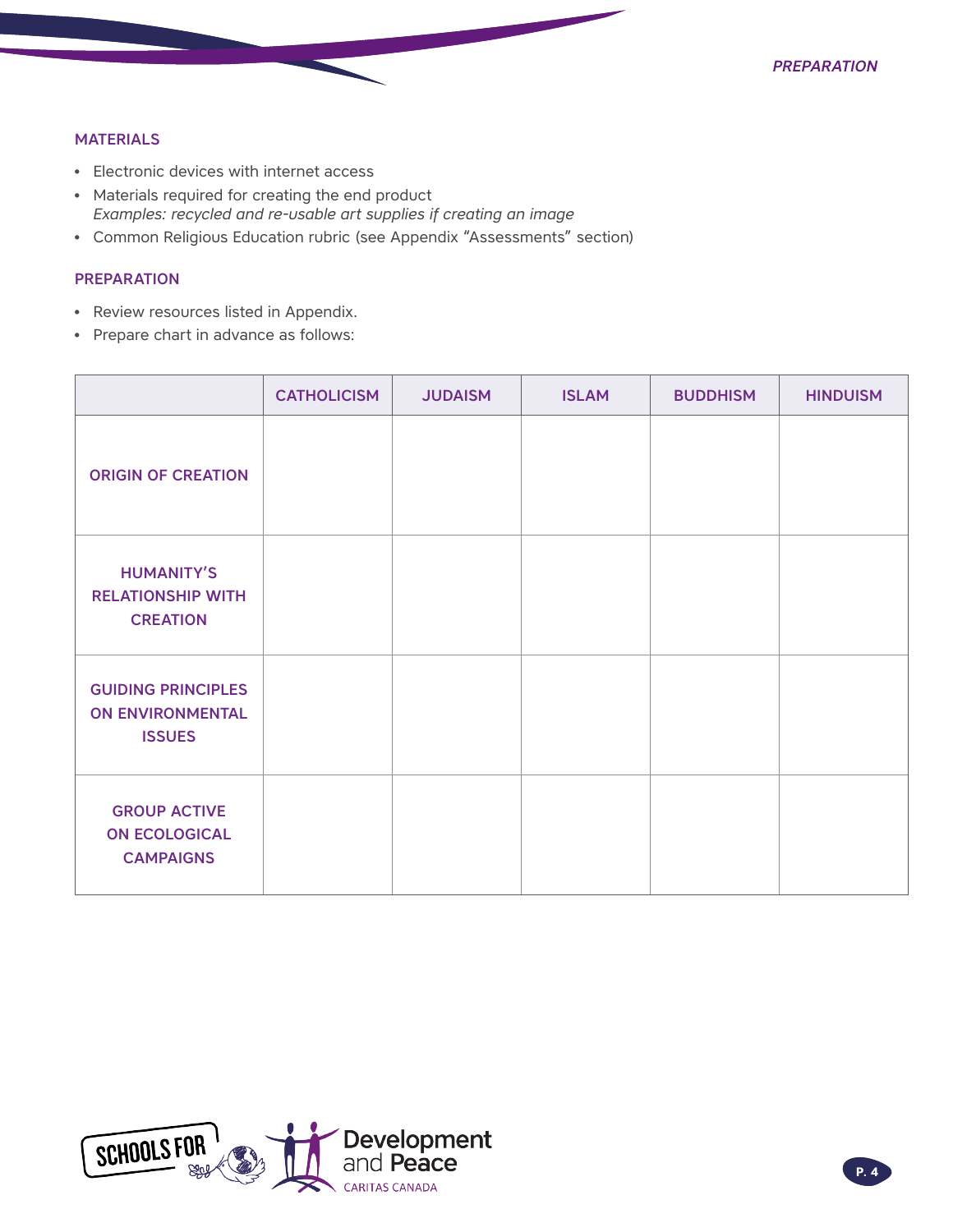$PART 1 - SEE$  // 30 – 40 MINUTES

#### OPENING PRAYER

**Teacher:** *The following is an excerpt from Pope Francis' encyclical on the environment:*

"At the conclusion of this lengthy reflection *[Laudato Si']* which has been both joyful and troubling, I [Pope Francis] propose that we offer two prayers. The first we can share with all who believe in a God who is the all-powerful Creator, while in the other we Christians ask for inspiration to take up the commitment to creation set before us by the Gospel of Jesus."

*—* Laudato Si'*, 246*

See Appendix "Opening Prayers and Poem" section for "Prayer for Our Earth (All Believers)" and "A Christian Prayer in Union with Creation". It is suggested that you lead the students in the "Prayer for Our Earth" or Development and Peace's 2015 Fall Education and Action Campaign Prayer, "Let Us Create a Climate of Change", also in Appendix.

For additional prayers, visit [www.devp.org/activities](http://www.devp.org/activities  ).

Conclude the prayer with this excerpt:

**Teacher:** *Pope Francis said the following in his encyclical on the environment:*

"...Praise be to you, my Lord, through our Sister, Mother Earth, who sustains and governs us, and who produces various fruit with coloured flowers and herbs."

*— Canticle of St. Francis of Assisi*

"This Sister now cries out to us to because of the harm we have inflicted on her by our irresponsible use and abuse of the goods with which God has endowed her."

*—* Laudato Si'*, 1, 2*

#### **DEBRIEF**

**Teacher:** *How does the perspective offered by Pope Francis of the Earth as our Sister and Mother resonate with you?*

Scriptural References:

"For what can be known about God is plain to them, because God has shown it to them. Ever since the creation of the world his eternal power and divine nature, invisible though they are, have been understood and seen through the things he has made."

*— Romans 1:19-20*

"Be hospitable to one another without complaining. Like good stewards of the manifold grace of God, serve one another with whatever gift each of you has received."

*— 1 Peter 4:9-10*

Read "God's Grandeur" by Gerard Manley Hopkins (see Appendix "Opening Prayers and Poem" section).

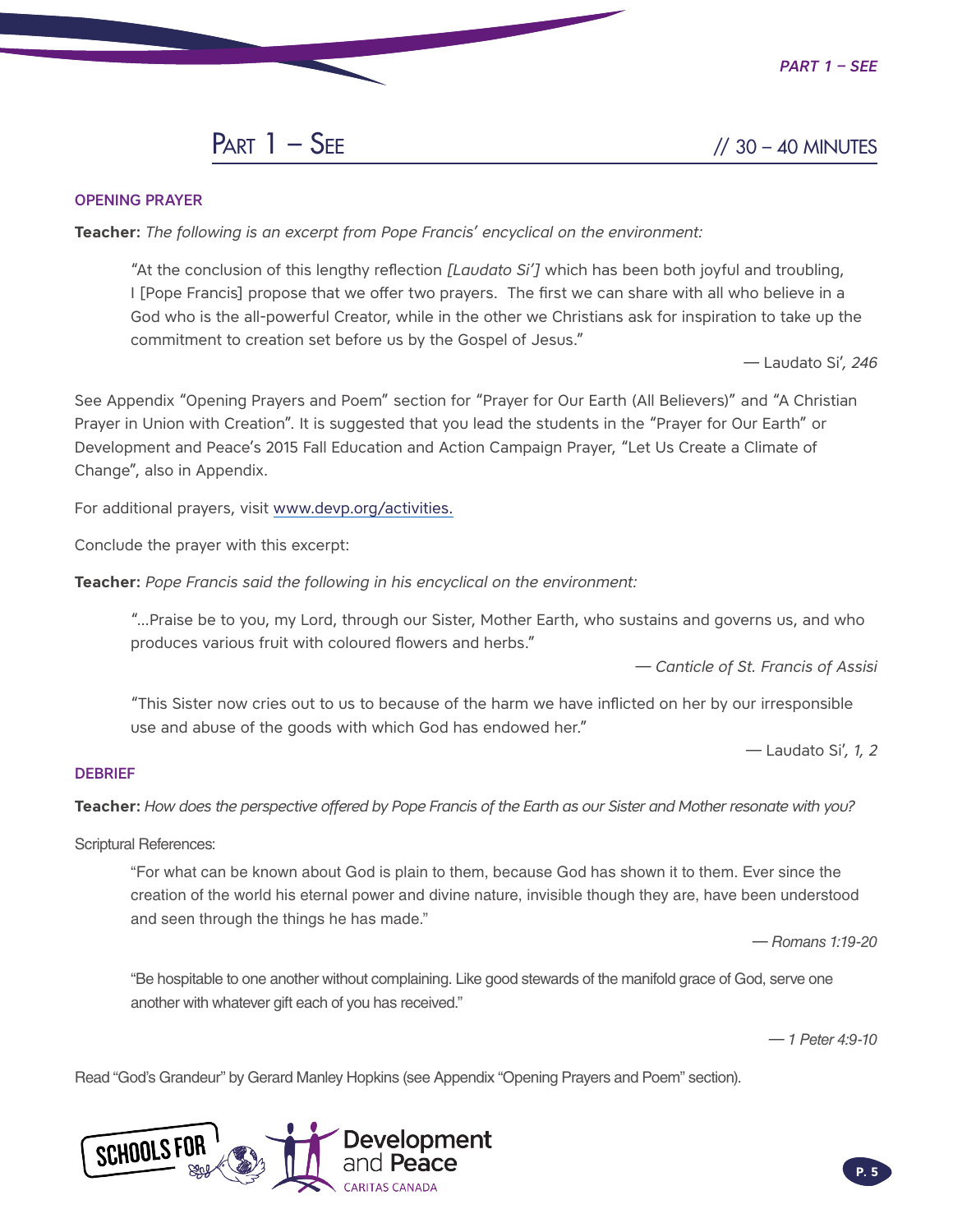#### LINK CONCEPT

**Teacher:** *Who do we know that is working on environmental Issues? Who do we know that is working on Ecological Justice, or the human side of climate change?*

Introduce the activity by presenting the Catholic perspective on Ecology. Students will read paragraphs 140 and 164 of *Laudato Si'* together as a class to introduce the activity. This encyclical of Pope Francis is a plea to all people imploring us to change our behavior so as to take care of our common home, Earth. After reading these sections, view together the video:

Catholic News Service. June 16, 2015. Citizens discuss Pope and Ecology. [Video File]. Retrieved from: [https://www.youtube.com/watch?v=pODPi98w\\_wg](https://www.youtube.com/watch?v=pODPi98w_wg)

OR

ROME REPORTS in English. June 15, 2015. The poem from Saint Francis that inspired the ecology encyclical, *Laudato Si'*. [Video File]. Retrieved from: <https://www.youtube.com/watch?v=hro0LgppVpY>

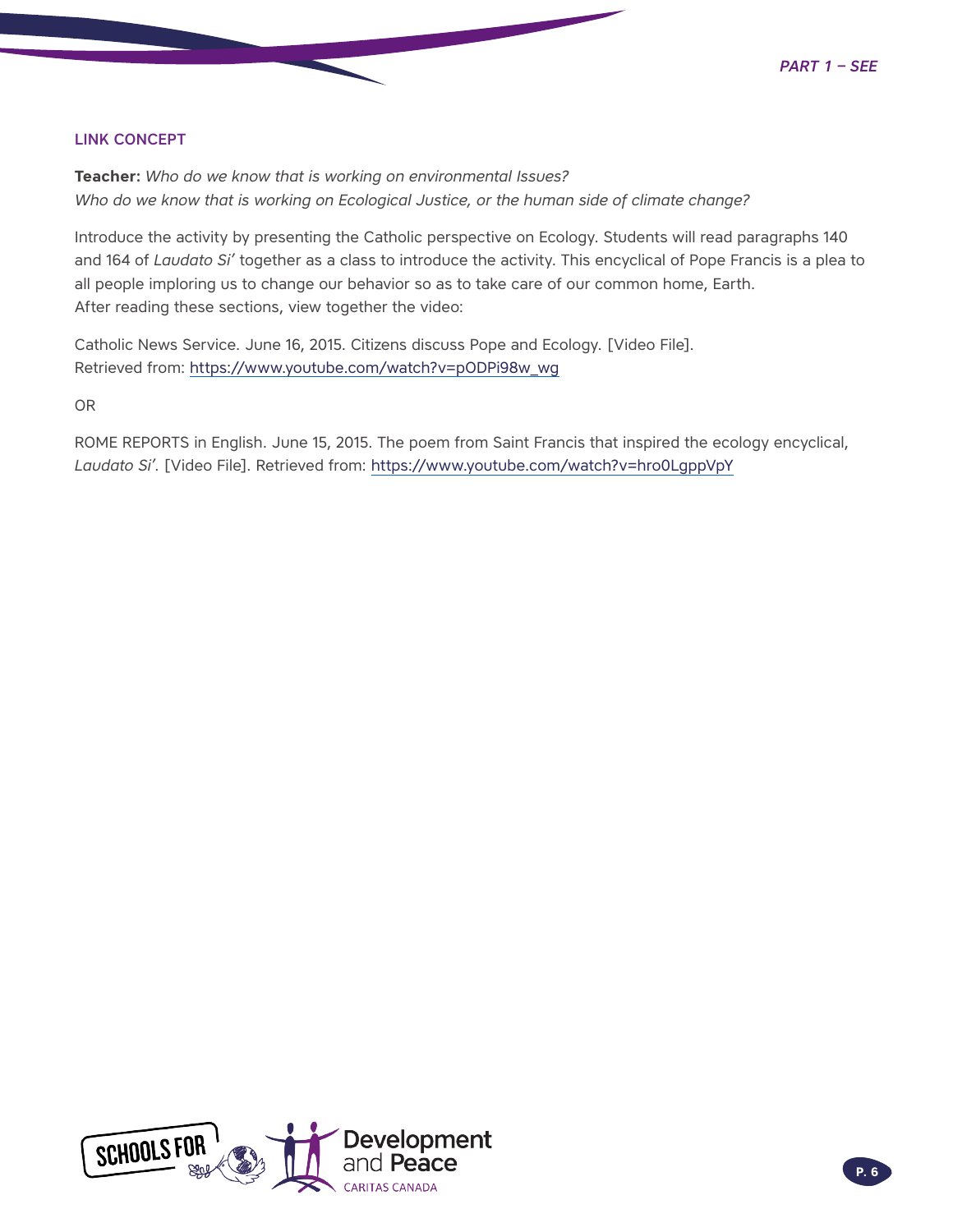

# $PART 2 - JUDGE$  // 40 – 60 MINUTES

Review the principles of Catholic Social Teaching.

Share this quote and discuss:

"The cry of the Earth and the cry of the poor are one. Ecological harmony cannot exist in a world of unjust social structures, nor can the extreme social inequalities of our current world order result in ecological sustainabilities."

*— Canadian Conference of Catholic Bishops, You Love All That Exists, 2003*

Discuss together how they inform the Catholic concept of Ecological Justice. More on the Catholic perspective on Ecological Justice can be found in the Canadian Conference of Catholic Bishops document, "Building a New Culture: Central Themes in Recent Church Teaching on the Environment" (see Appendix "Resources" section).

#### COMPARING & CONTRASTING WORLD RELIGIONS' APPROACHES TO ECOLOGICAL JUSTICE

As a whole class or in small groups of 3-4, refer to these texts to complete the Catholic row of the wall chart:

**Origin of creation:** God created all that is seen and unseen (Genesis 1,2)

**Humanity's relationship with the natural world:** Catholic Social Teaching principle: *Stewardship of Creation* (see Appendix "Resources" section)

**Guiding Principles on environmental issues:** Catholic Social Teaching principles: *Preferential Option for the Poor, Common Good, Solidarity, Stewardship of Creation, Rights & Responsibilities, Peace* (see Appendix "Resources" section)

**Groups active on Ecological Campaigns:** [Development and Peace](http://www.devp.org/en), [Global Catholic Climate](https://catholicclimatemovement.global)  [Movement](https://catholicclimatemovement.global) (see Appendix "Resources" section for links)

Using the Cooperative Learning strategy Jigsaw, students can work in small groups of 3-4 to research the approach to ecological ethics of different World Religions using online resources (see Appendix "Resources" section).

Divide the class into small groups (one for each religion being covered, or each theme on the chart), and hand out various readings from the sacred text. Groups can either search for each category in a single religion, or look for each religion's teachings in a single category. Students copy the categories into their notes. Students refer to the readings to find answers for each category. The groups write their final summary on a wall chart or smart board.

As a whole class, review the completed chart, looking for similarities and differences between the ecological ethos of different faiths. You can discuss how, despite world religious differences and conflicts, many faiths share the value of care for creation. Our common concern for the earth can guide the global response to environmental problems, including the effects of pollution and climate change.

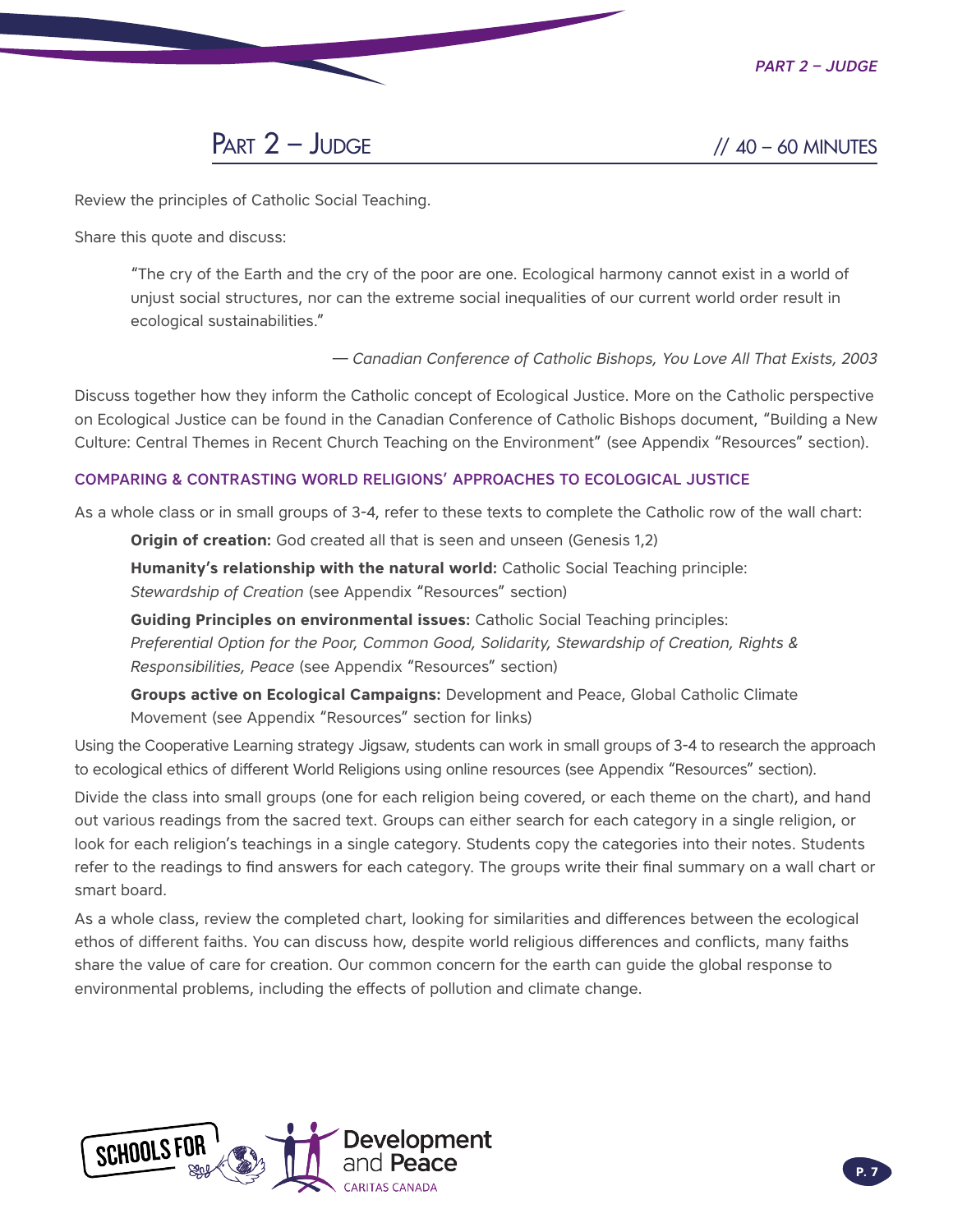# $PART 3 - ACT$  // 20 – 60 MINUTES

#### ADVOCACY

Students can now apply knowledge to advocate for coordinated care on environmental issues. Here are some ideas:

- 1. Students can prepare a letter to an appropriate governmental representative explaining what they have learned, and asking the minister to prioritize Ecological Justice in decision-making. This can be a local minister responsible for a current issue (for example, a concerning local construction project that does not take into account the impacted communities), a provincial minister (on an issue related to energy), or a federal minister (for example, requesting that Canada implements binding international agreements on climate change, or that it prioritize a green economy). Help students write these letters, basing them on what they have learned – letters can be evaluated for argument construction if desired. Ensure students MAIL the letters themselves, or minimally stamp and address the envelopes themselves – Take this opportunity to congratulate the students on their citizen advocacy!
- 2. Students can create, with online or traditional tools, a prayer, poem, song, or image calling youth to action for Ecological Justice. Each group will choose to approach the assignment from the perspective of one of the World Religions.

Consider getting in touch with a faith community in your area to see what connections or collaborations might be possible.

Please send your student creations to Development and Peace to be featured on our website and in future resources!

Share your story and photos with [schools@devp.org](mailto:schools%40devp.org%20?subject=Contact) or with your regional animator. To find out how to reach your regional animator, please visit: <http://www.devp.org/en/contactus/address>

3. Create a display for your school about the various religions' perspectives on Ecological Justice. Provide class-to-class presentations to initiate a new environmental project at your school, for example, a garden, a weekly no-waste lunch challenge, or a walk-to-school-together program.

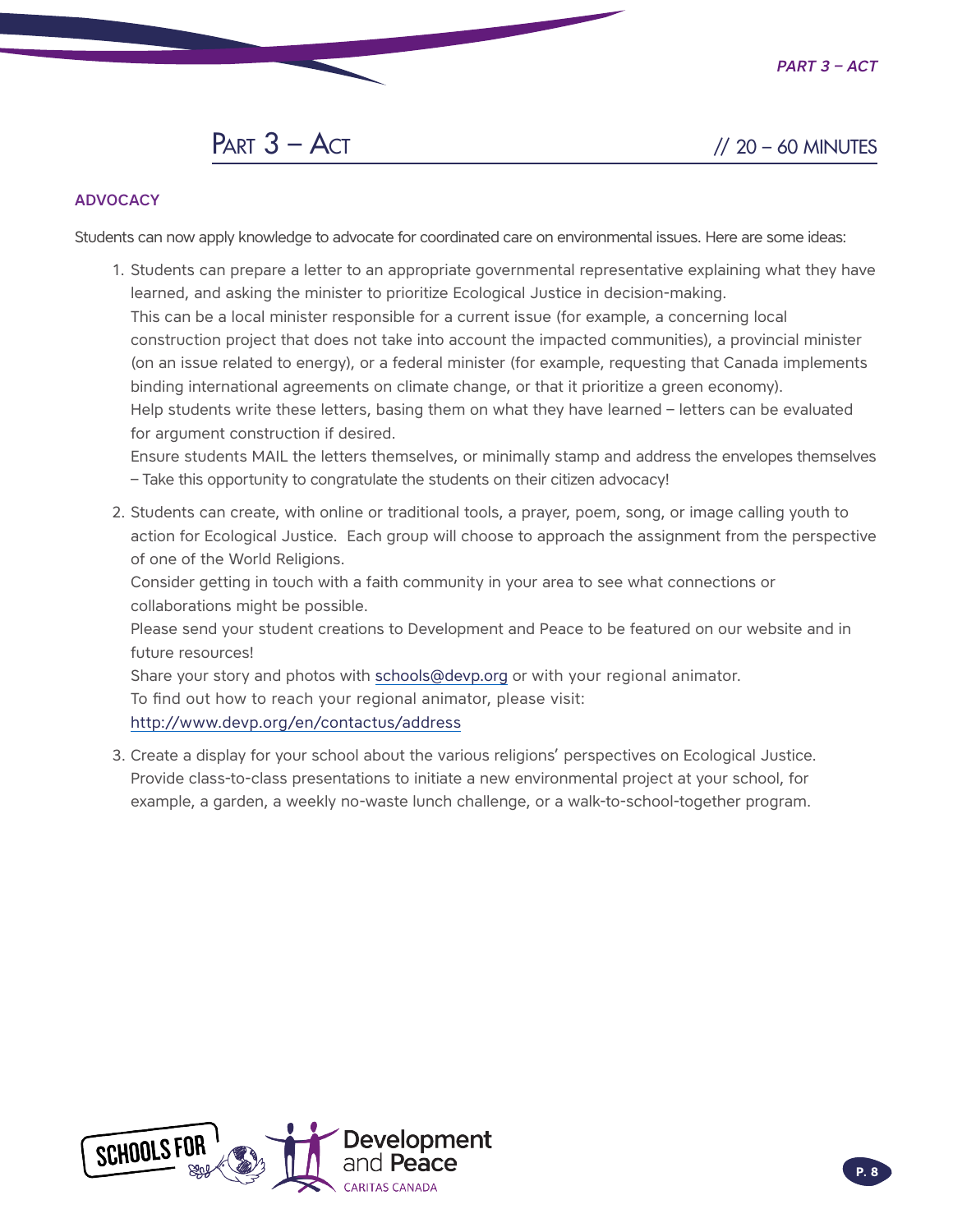# **APPENDIX**

| <b>ASSESSMENTS</b>                                     |    |
|--------------------------------------------------------|----|
| Rubric for Religious Education                         | 10 |
| <b>Presentation Checklist for Formative Assessment</b> | 11 |
| <b>ACCOMMODATIONS</b>                                  |    |
| Modifications                                          | 12 |
| Technology Opportunities                               | 12 |
| <b>RESOURCES</b>                                       |    |
| Online Resources                                       | 12 |
| The Principles of Catholic Social Teachings            | 13 |
| <b>CROSS CURRICULAR CONNECTIONS</b>                    | 14 |
| <b>OPENING PRAYERS &amp; POEM</b>                      |    |
| A Prayer for our Earth (All Believers)                 | 16 |
| A Christian Prayer in Union with Creation              | 16 |
| Let Us Create a Climate of Change                      | 17 |
| "God's Grandeur" by Gerard Manley Hopkins              | 17 |

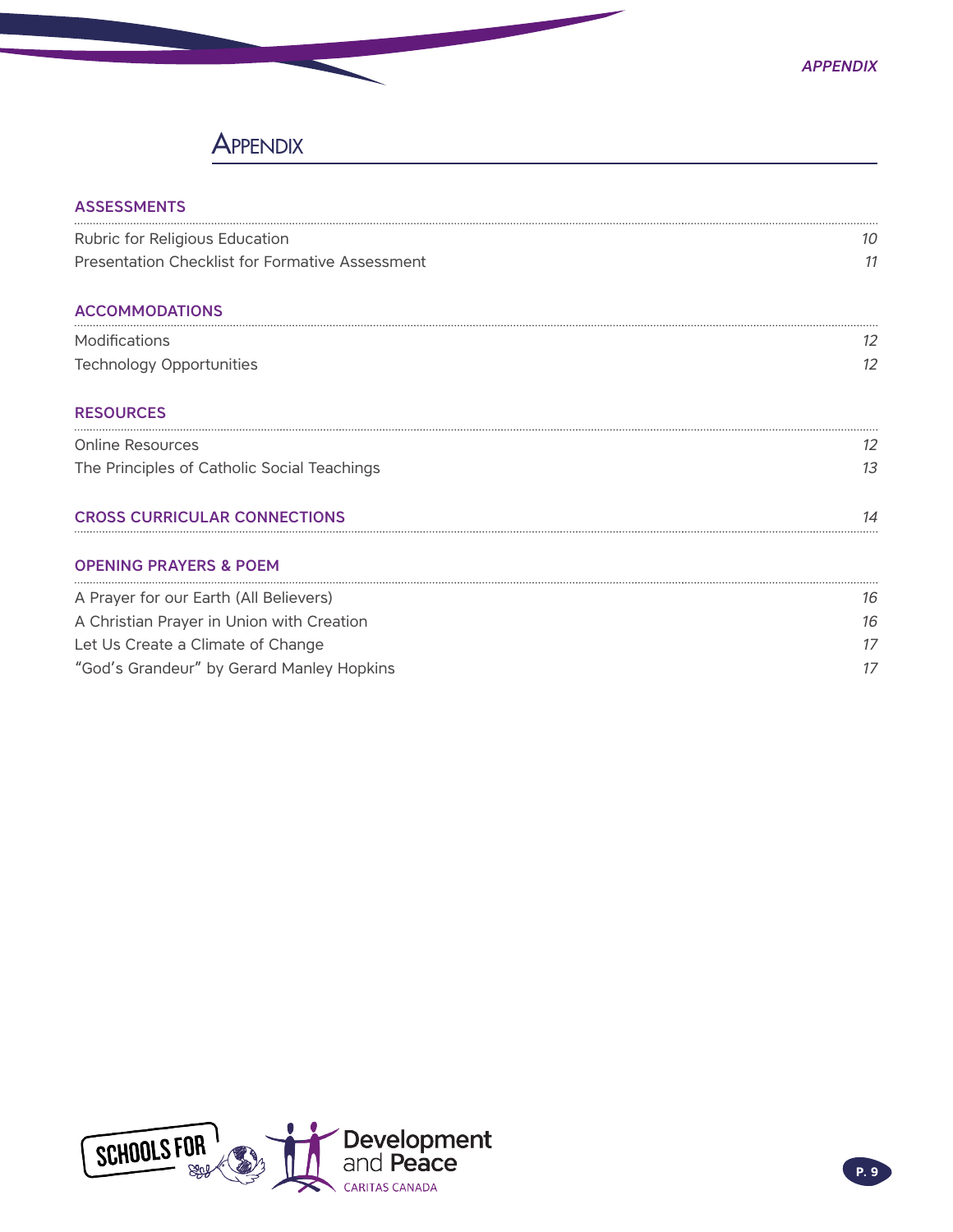# <span id="page-9-0"></span>**Rubric for Religious Education**

| <b>CRITERIA</b>                                                          | <b>POINT SCALE</b>                                                                                                                             |                                                                                                                             |                                                                                                                                    |                                                                                                                                                |                                                                                                                    |  |
|--------------------------------------------------------------------------|------------------------------------------------------------------------------------------------------------------------------------------------|-----------------------------------------------------------------------------------------------------------------------------|------------------------------------------------------------------------------------------------------------------------------------|------------------------------------------------------------------------------------------------------------------------------------------------|--------------------------------------------------------------------------------------------------------------------|--|
|                                                                          | 5                                                                                                                                              | 4.5                                                                                                                         | 4                                                                                                                                  | $3+$                                                                                                                                           | <b>INCOMPLETE</b><br>$(0-2)$                                                                                       |  |
| <b>CONTENT</b>                                                           | Demonstrates<br>critical thinking<br>about the<br>theme(s);<br>demonstrates<br>exceptional<br>and thorough<br>understanding of<br>the content. | Well organized<br>and complete;<br>demonstrates<br>classroom<br>learnings;<br>obvious<br>attention to<br>detail.            | Meets basic<br>requirements,<br>includes<br>general<br>information<br>from unit<br>theme(s).                                       | Meets some<br>requirements;<br>requires<br>additional<br>information.                                                                          | Missing the<br>requirements;<br>demonstrates<br>a superficial<br>understanding<br>of theme(s).                     |  |
| <b>THEOLOGICAL</b><br><b>REFLECTION</b>                                  | Clearly<br>demonstrates<br>integration of<br>theme(s) with<br>Scripture and/or<br>Church teaching.                                             | Demonstrates<br>sufficient<br>integration of<br>connections<br>and applies<br>Scripture texts<br>and/or Church<br>teaching. | Demonstrates<br>some<br>integration of<br>connections<br>and attempts<br>to apply<br>Scripture texts<br>and/or Church<br>teaching. | Application<br>of concept(s)<br>learned are<br>not clearly<br>identified; not<br>connected to<br>Scripture texts<br>and/or Church<br>teaching. | There is little<br>to no evidence<br>of connecting<br>learning to<br>Scripture texts<br>and/or Church<br>teaching. |  |
| <b>PERSONAL AND</b><br><b>SOCIAL REFLECTION</b>                          | Clearly connects<br>assignment with<br>personal and<br>social experiences<br>demonstrating<br>in-depth<br>understanding.                       | Connects<br>assignment<br>with social<br>and personal<br>experiences.                                                       | Connects<br>assignment<br>with social<br>or personal<br>experiences.                                                               | Loosely<br>connects<br>assignment<br>with social<br>or personal<br>experiences.                                                                | Does not<br>connect<br>assignment<br>with social<br>or personal<br>experiences.                                    |  |
| <b>USES THE ASSIGNED</b><br><b>OR CHOSEN MEDIA</b><br><b>EFFECTIVELY</b> | Uses the<br>assigned or<br>chosen media in<br>a way that greatly<br>enhances the<br>effectiveness of<br>the presentation.                      | Uses the<br>assigned or<br>chosen media<br>effectively.                                                                     | Uses the<br>assigned or<br>chosen media<br>somewhat<br>effectively.                                                                | Attempts<br>to use the<br>assigned or<br>chosen media.                                                                                         | Does not use<br>the assigned<br>or chosen<br>media or uses<br>it ineffectively.                                    |  |

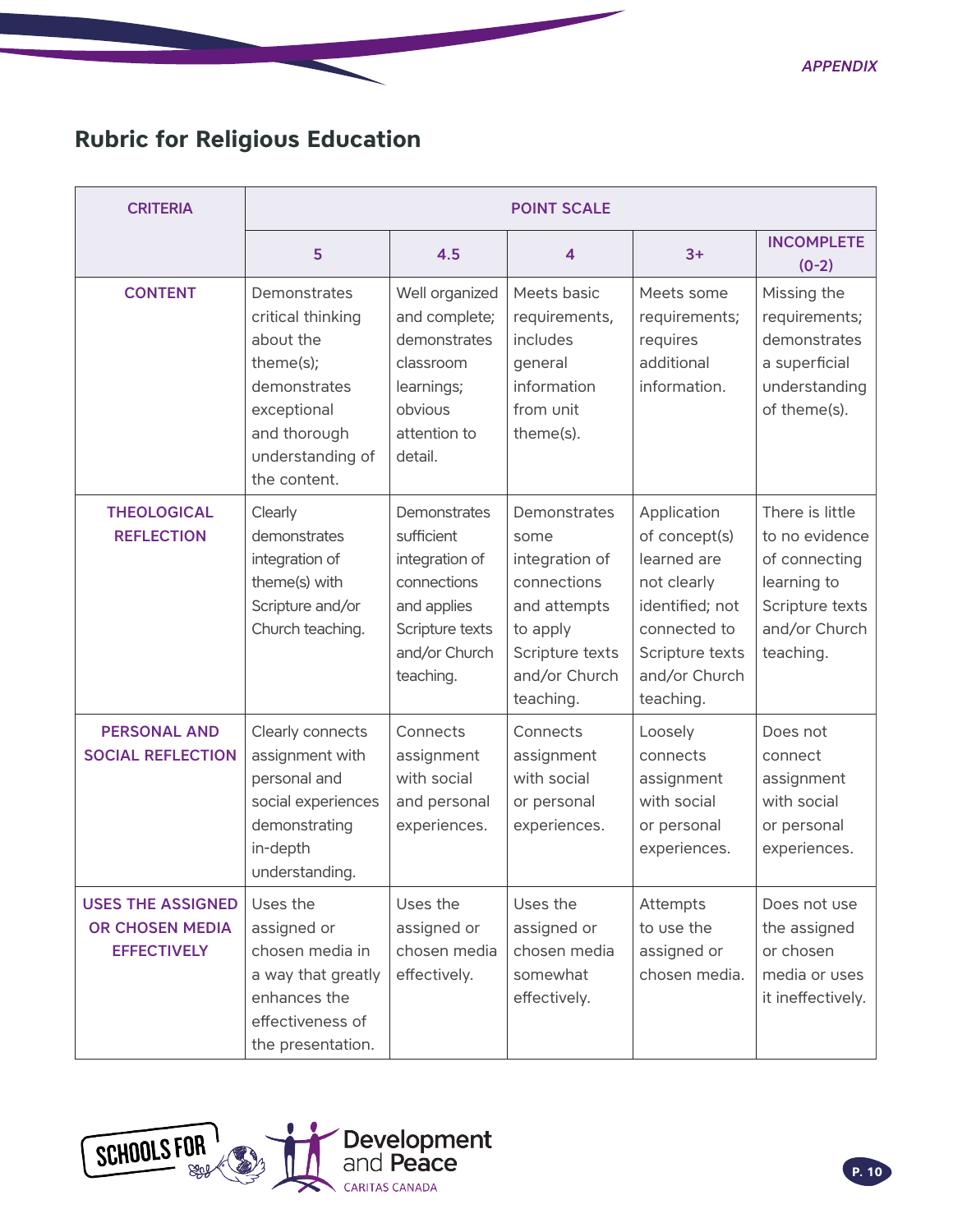<span id="page-10-0"></span>

### **Presentation Checklist for Formative Assessment**

#### **Presentation:**

- $\Box$  Does your introduction grab participant's attention and explain your objectives?
- $\Box$  Are the main points in logical sequence?
- $\square$  Does your closing summarize the presentation clearly and concisely?

#### **Delivery:**

- $\Box$  Are you knowledgeable about the topic covered in your presentation?
- $\square$  Do you have your notes in order?
- D Do you maintain eye contact?
- □ Do you project your voice clearly?

#### **Visual Aids:**

- □ Are the visual aids easy to read and easy to understand?
- $\Box$  Are they tied into the points you are trying to communicate?
- $\Box$  Can they be easily seen from all areas of the room?

#### EVALUATION OPTIONS

#### FORMATIVE

#### **The initial class presentation**

- The student explains the implications of the texts in relation to the themes.
- The student uses vocabulary proper to the themes and religions chosen.

#### **Letter to the representative (may also be summative)**

- The student addresses current needs in relation to themes studied.
- The student matches the argument to socio-religious importance.
- The student constructs clear arguments with precise outlines.

#### **Class-to-class presentations (auto-evaluation for every class)**

- How interested was the group to which I presented? (present scale according to evaluation method)
- Did I feel confident explaining the situation and programs? If so, why? If not, why not?
- What questions were more difficult to answer? Why?
- How did the group express its interest in this project?

#### SUMMATIVE

- The student addresses current needs in relation to themes studied.
- The student matches the argument to socio-religious importance.
- The student constructs clear arguments with precise outlines.
- The student explains the terms not likely to be known by those they address.

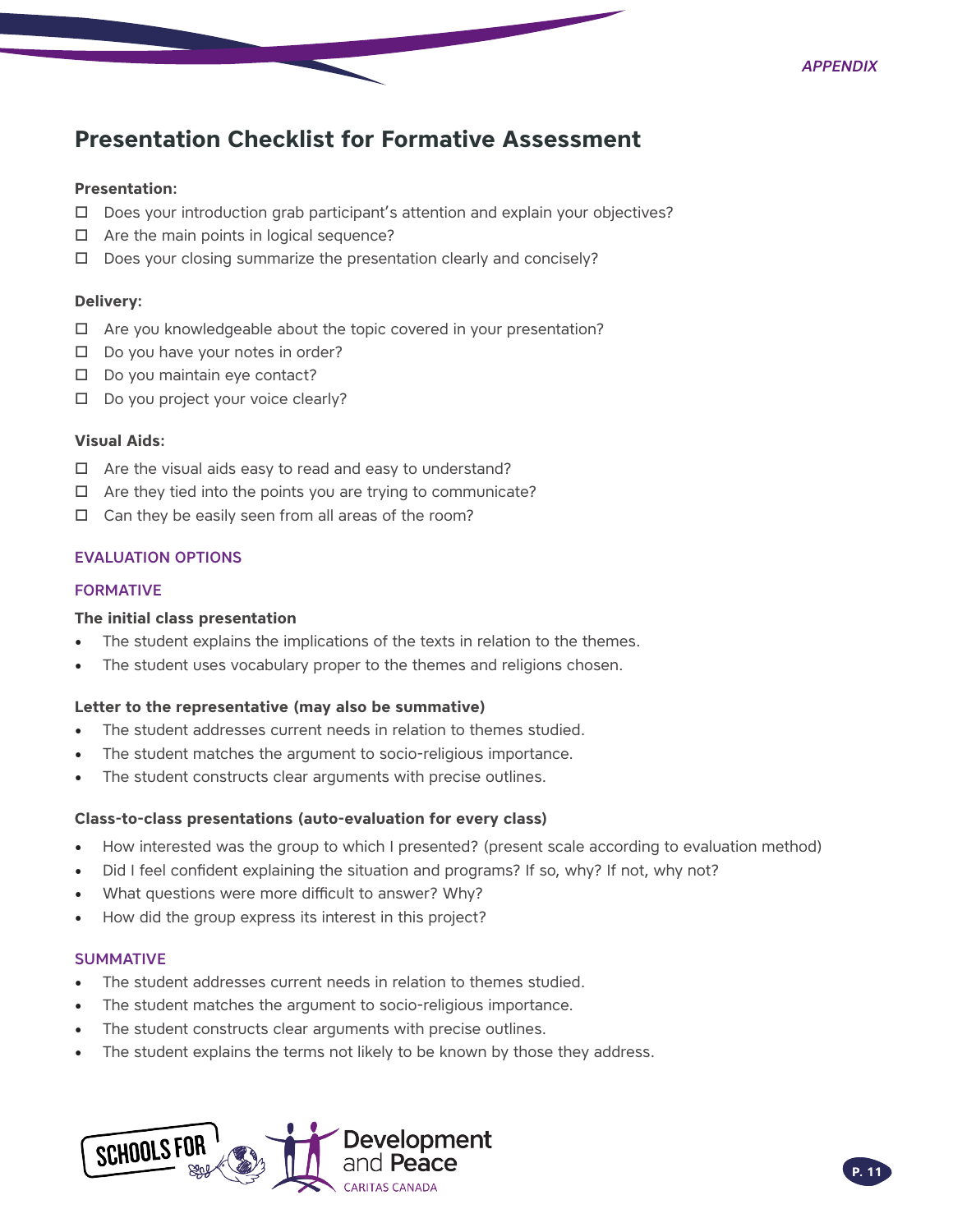### <span id="page-11-0"></span>**Accommodations and Online Resources**

#### **MODIFICATIONS**

- Use as a written assignment focusing on the World Religions research instead of a prayer, poem, etc.
- Focus on the Catholic teaching only, leaving out the World Religions research. (RE R.C. 35 - C. Recognize revelation and the Tradition of the Catholic Church as a guide to moral living: Appreciate the Church as a source of moral formation).
- Give examples of songs, images, etc. to help students (e.g. http://ultimateclassicrock.com/earth-day-songs/ [;](http://ultimateclassicrock.com/earth-day-songs/)  [Google Images Environment Ecology Conservation](http://ultimateclassicrock.com/earth-day-songs/) )
- Ask students to find instead of create a prayer, poem, etc.

#### TECHNOLOGY OPPORTUNITIES

- Online research
- Online virtual creation

#### ONLINE RESOURCES

- Assissi Declarations: <http://www.arcworld.org/downloads/THE%20ASSISI%20DECLARATIONS.pdf>
- BBC Bitesize: Religion, Science, and the Environment: <http://www.bbc.co.uk/schools/gcsebitesize/rs/environment/>
- Building a New Culture Central Themes in Recent Church Teaching on the Environment: [http://www.cccb.ca/site/images/stories/pdf/Church\\_Teaching\\_on\\_the\\_Environment.pdf](http://www.cccb.ca/site/images/stories/pdf/Church_Teaching_on_the_Environment.pdf)
- Catherine Potvin (2015). "Acting on Climate Change: Solutions from Canadian Scholars". Retrieved from: [http://biology.mcgill.ca/unesco/SDC\\_Short.pdf](http://biology.mcgill.ca/unesco/SDC_Short.pdf)
- Catholic Social Teachings:<http://www.devp.org/en/cst>
- Global Catholic Climate Movement: <https://catholicclimatemovement.global>
- *Laudato Si'*: <http://w2.vatican.va/content/francesco/en/encyclicals.index.html>
- Religion and Ecology: <http://environment-ecology.com/religion-and-ecology.html>
- Sustainable Innovation Forum 2015: [http://www.cop21paris.org/](http://www.cop21paris.org/ )
- The Yale Forum on Religion and Ecology Overview of World Religions and Ecology: [http://fore.yale.edu/religion/](http://fore.yale.edu/religion/ )

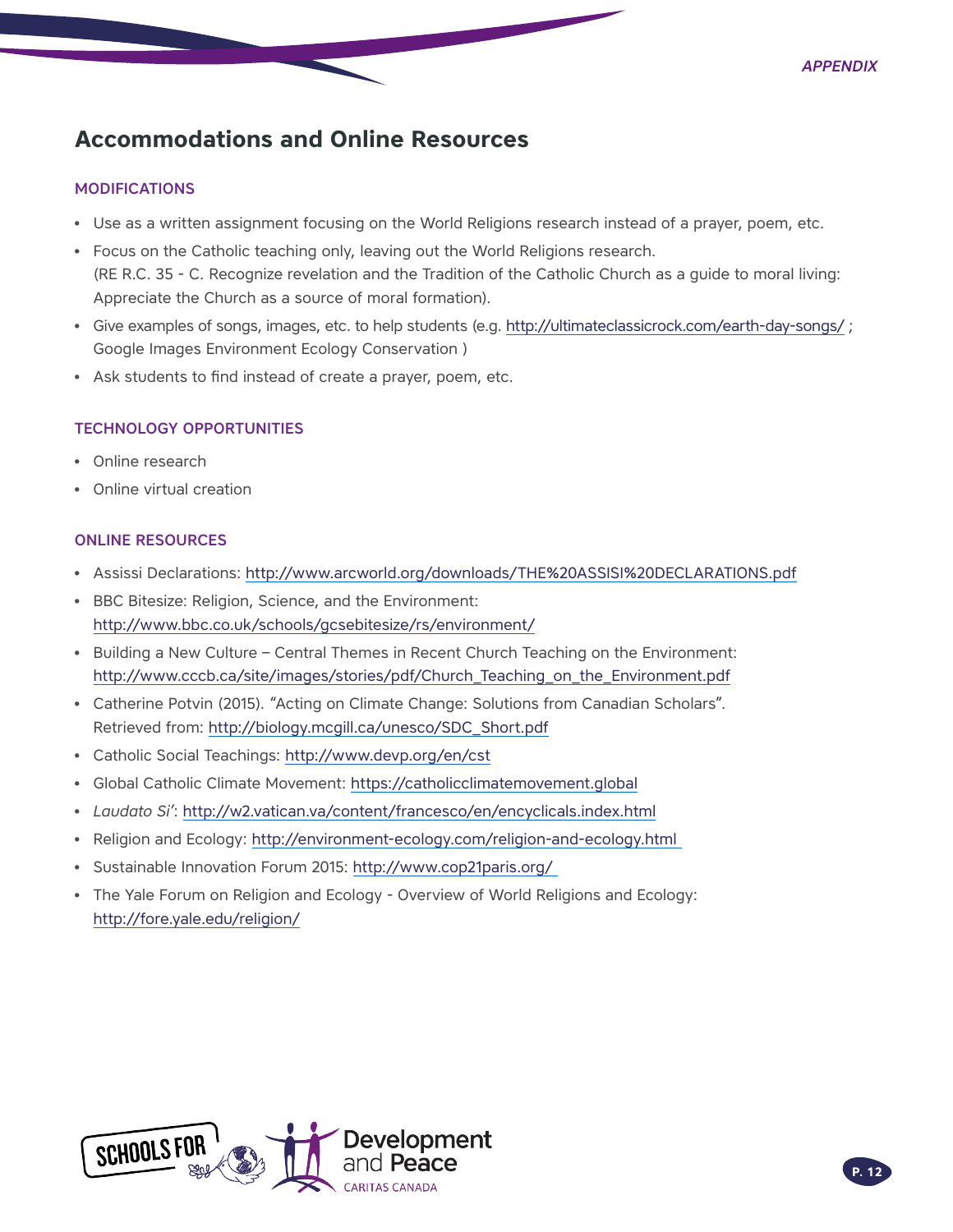#### <span id="page-12-0"></span>PRINCIPLES OF CATHOLIC SOCIAL TEACHING www.devp.org/cst

**Dignity of the Human Person:** The foundation of all *Catholic Social Teaching* is the inherent dignity of the human person, as created in the image and likeness of God. The Church, therefore, calls for *Integral Human Development*, which concerns the wellbeing of every person in every dimension: economic, political, social, ecological, and spiritual.

**Common Good:** We must all consider the good of others, and the good of the whole human family, in organizing our society – economically, politically, legally. *Human Dignity* can only be realized and protected through our relationship with society-at-large. We must love our neighbours, locally and globally, and prioritize the good of the human family over commercial interests.

**Solidarity:** We are all part of the human family and we are all interconnected and interdependent. Loving our neighbour has global dimensions. We must see ourselves in others and collaborate toward solutions. *Solidarity* is a recognition that we are 'all in this together,' and is a commitment to strengthen community and promote a just society.

**Preferential option for the Poor:** The moral test of any society is based on how the most vulnerable are treated. Just as God's love is universal, this principle does not intend that we should focus on the poor to the exclusion of others, but rather that we are called to prioritize those who are in most need of our *Solidarity*.

**Stewardship of Creation:** The Earth is sacred. Creation has its own intrinsic value. We have a responsibility to protect and to cherish the Earth's ecological diversity, beauty and life-sustaining properties. Together, we must hold it in trust for future generations.

**Subsidiarity & the Role of Government:** The state is an instrument to promote human dignity, protect human rights, and build the common good. *Subsidiarity* holds that such functions of government should be performed at the lowest level possible, as long as they can be performed adequately. When they cannot, higher levels of government must intervene. This principle goes hand-in-hand with *Participation*, the principle that all peoples have a right to participate in the economic, political and cultural life of society, and in the decisions that affect their community.

**Participation:** Human beings are social, and how we live together affects the dignity of the individual and the progress of our society. All persons are entitled to participate in community and in decisions that affect their lives, and cannot be excluded for any reason.

**Rights & Responsibilities:** We all have a right to those things which are required by *Human Dignity*. Rights arise from what we need to live as God intended us to. These are innately linked to our responsibility to ensure the rights of others – that we do not take more than is needed to fulfill our rights at the expense of another's.

**Economic Justice:** The economy must serve people, and not the other way around. All persons have a right to dignified work, and to fair wages and working conditions. Work is more than a way to make a living: it is a form of continuing participation in God's creation.

**Peace:** To be in right relationship with God and with each other. *Peace* is the fruit of Charity and the consequence of Justice. It is the sign of caritas in action.

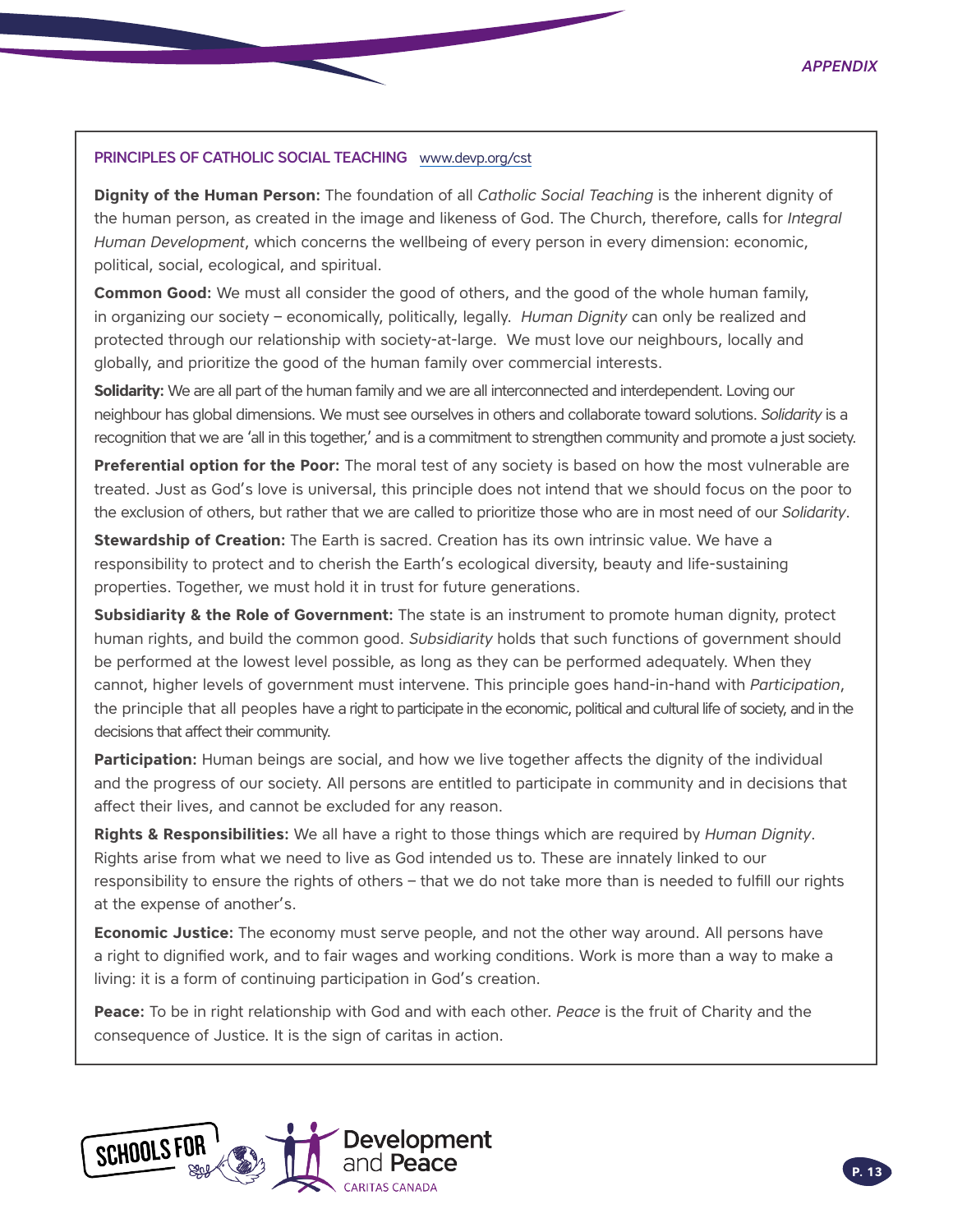### <span id="page-13-0"></span>**Cross Curricular Connections**

**ALBERTA EDUCATION PROGRAM OF STUDIES** 

#### SOCIAL STUDIES

 $10 - 1$ 

*TO WHAT EXTENT SHOULD WE EMBRACE GLOBALIZATION?*

#### **Related Issue 3: To what extent does globalization contribute to sustainable prosperity for all people?** Students will assess economic, environmental and other contemporary impacts of globalization.

**3.1** Recognize and appreciate multiple perspectives that exist with respect to the relationships among politics, economics, the environment and globalization (GC, ER, PADM)

- **3.2** Recognize and appreciate impacts of globalization on the interdependent relationships among people, the economy and the environment (GC, ER, PADM)
- **3.7** Explore multiple perspectives regarding the relationship among people, the land and globalization (spiritually, stewardship, sustainability, resource development) (LPP, CC, ER, GC)

#### **Related Issue 4: To what extent should we embrace globalization?**

Students will assess their roles and responsibilities in a globalizing world.

- **4.5** Analyze impacts of globalization on children and youth (awareness of global issues, employment issues, identity) (GC, C, PADM, ER, I)
- **4.11** Develop strategies to demonstrate active, responsible global citizenship (C, GC, PADM, ER)

#### $20 - 1$

#### *TO WHAT EXTENT SHOULD WE EMBRACE NATIONALISM?*

#### **Related Issue 3: To what extent should internationalism be pursued?**

Students will assess impacts of the pursuit of internationalism is contemporary global affairs.

**3.8** Analyze impacts of the pursuit of internationalism in addressing contemporary global issues (environment) (GC, PADM, ER)

**Related Issue 4: To what extent should individuals and groups in Canada embrace a national identity?** Students will assess strategies for negotiating the complexities of nationalism within the Canadian context.

**4.8** Evaluate various perspectives of future visions of Canada (global leadership) (I, C, CC)

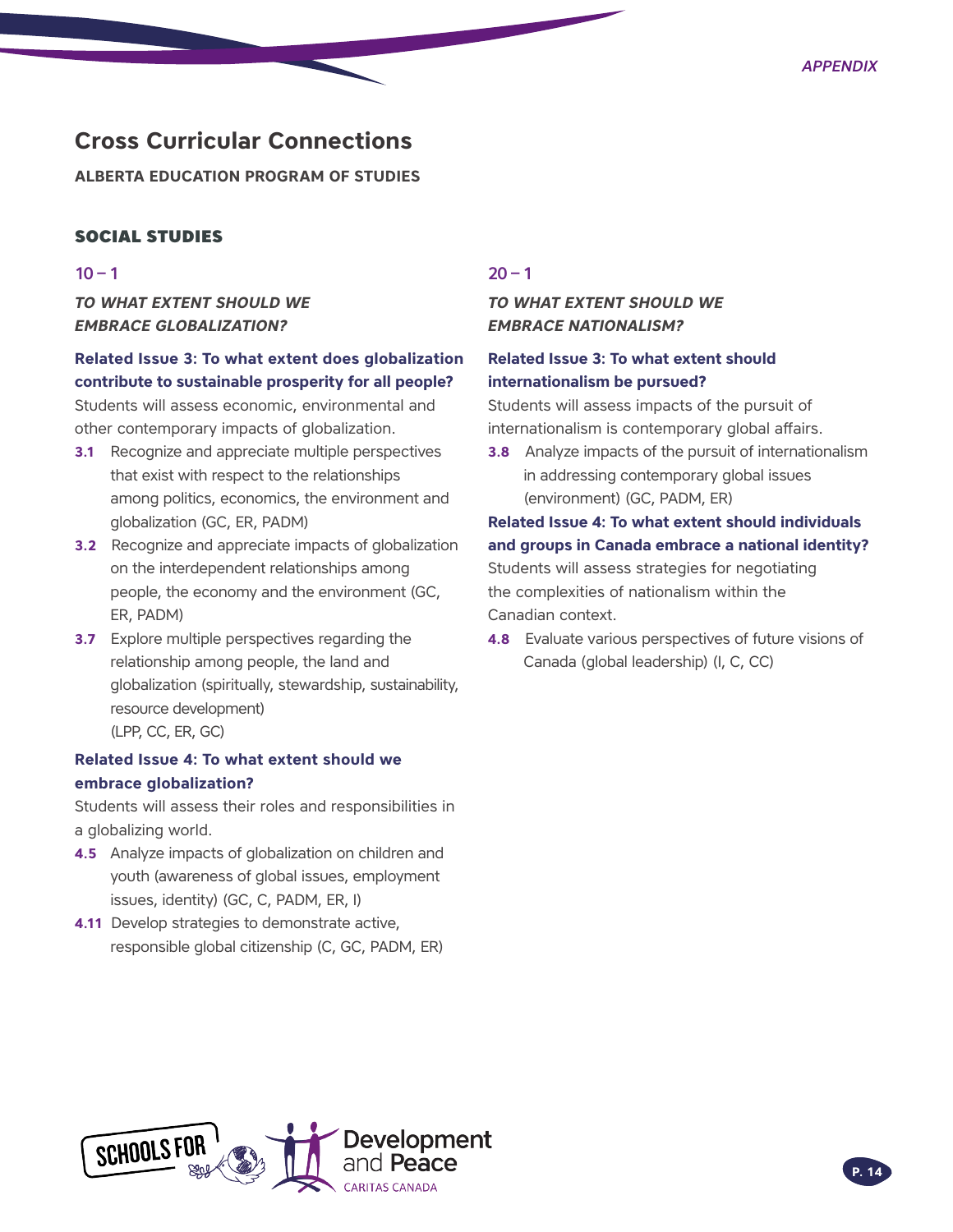#### $30 - 1$

*TO WHAT EXTENT SHOULD WE EMBRACE AN IDEOLOGY?*

#### **Related Issue 1: To what extent should ideology be the foundation of identity?**

Students will explore the relationship between identity and ideology.

- **1.3** Explore factors that may influence individual and collective beliefs and values (relationship to land, environment, spirituality) (I, C, LPP)
- **1.6** Explore themes of ideologies (relationship to land, environment) (TCC, PADM, LPP)
- **1.8** Analyze collectivism as a foundation of ideology (principles of collectivism: collective responsibility, collective interest, cooperation, economic equality, adherence to collective norms, public property) (PADM, ER, C)

#### **Related Issue 2: To what extent is resistance to liberalism justified?**

Students will assess impacts of, and reactions to, principles of liberalism.

**2.12** Analyze the extent to which modern liberalism is challenged by alternative thought (environmentalism, religious perspectives) (PADM, ER, LPP)

#### **Related Issue 4: To what extent should my actions as a citizen be shaped by an ideology?**

Students will assess their rights, roles and responsibilities as a citizen.

**4.10** Explore opportunities to demonstrate responsible citizenship through individual and collective action. (C, GC)

#### SCIENCE

#### SCIENCE 10

#### **Unit D: Energy Flow in Global Systems (Social and Environmental Contexts Emphasis) Science, Technology and Society (STS)**

**Describe how the relationships among input solar energy, output terrestrial energy and energy flow within the biosphere affect the lives of humans and other species:**

Explain how climate affects the lives of people and other species, and explain the need to investigate climate change.

#### BIOLOGY 20 – 30

#### **Foundation 1: Attitudes**

#### **Stewardship**

Students will be encouraged to develop responsibility in the application of science and technology in relation to society and the natural environment.

#### BIOLOGY 30

#### **Unit D: Population and Community Dynamics General Outcome 2**

Students will explain the interaction of individuals in a population with one another and with members of other populations.

#### **Science, Technology and Society (STS) (Social and Environmental Contexts Emphasis)**

**D2.1** Explain why Canadian society supports scientific research and technological development to facilitate a sustainable society, economy and environment (SEC4a) [ICT F2–4.2, F2–4.8]

#### CHEMISTRY 20 – 30

# **Attitude Outcomes**

#### **Stewardship**

Students will be encouraged to: demonstrate sensitivity and responsibility in pursuing a balance between the needs of humans and a sustainable environment.

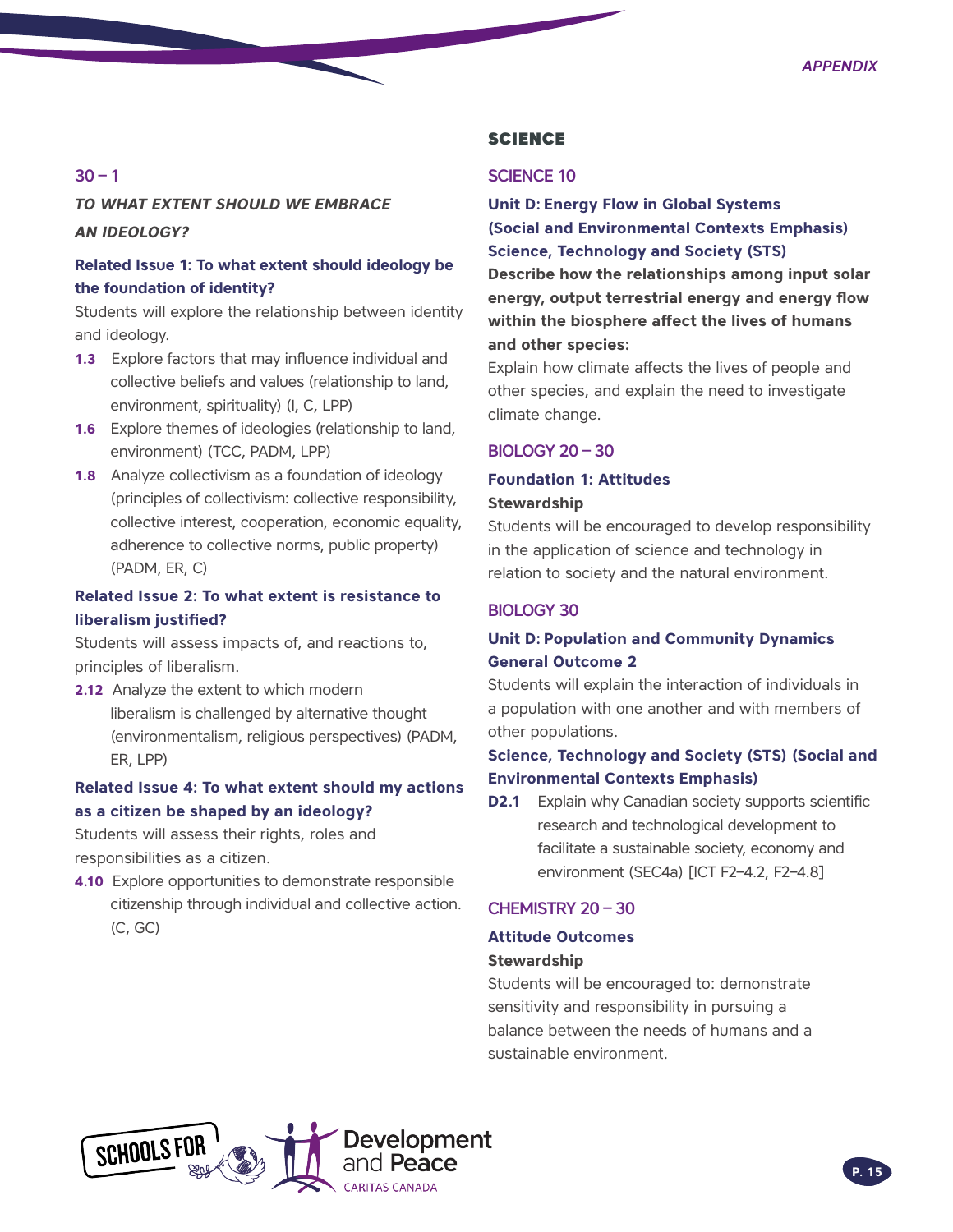### <span id="page-15-0"></span>**Opening Prayers**

#### A PRAYER FOR OUR EARTH (ALL BELIEVERS)

All-powerful God, you are present in the whole universe and in the smallest of your creatures. You embrace with your tenderness all that exists. Pour out upon us the power of your love, that we may protect life and beauty. Fill us with peace, so that we may live as brothers and sisters, harming no one. O God of the poor, help us to rescue the abandoned and forgotten of this earth, so precious in your eyes. Bring healing to our lives, that we may protect the world and not prey on it, that we may sow beauty, not pollution and destruction. Touch the hearts of those who look only for gain at the expense of the poor and the earth. Teach us to discover the worth of each thing, to be filled with awe and contemplation, to recognize that we are profoundly united with every creature as we journey towards your infinite light. We thank you for being with us each day. Encourage us, we pray, in our struggle for justice, love and peace. Amen. — *Laudato Si'* A CHRISTIAN PRAYER IN UNION WITH CREATION Father, we praise you with all your creatures. They came forth from your all-powerful hand; they are yours, filled with your presence and your tender love. Praise be to you! Son of God, Jesus, through you all things were made. You were formed in the womb of Mary our Mother, you became part of this earth, and you gazed upon this world with human eyes. Today you are alive in every creature in your risen glory. Praise be to you!

Holy Spirit, by your light you guide this world towards the Father's love and accompany creation as it groans in travail. You also dwell in our hearts and you inspire us to do what is good. Praise be to you!

Triune Lord, wondrous community of infinite love, teach us to contemplate you

in the beauty of the universe, for all things speak of you.

Awaken our praise and thankfulness for every being that you have made.

Give us the grace to feel profoundly joined to everything that is.

God of love, show us our place in this world as channels of your love

for all the creatures of this earth, for not one of them is forgotten in your sight.

Enlighten those who possess power and money that they may avoid the sin of indifference,

that they may love the common good, advance the weak,

and care for this world in which we live.

The poor and the earth are crying out.

O Lord, seize us with your power and light, help us to protect all life, to prepare for a better future,

for the coming of your Kingdom of justice, peace, love and beauty.

Praise be to you!

Amen!

— *Laudato Si'*